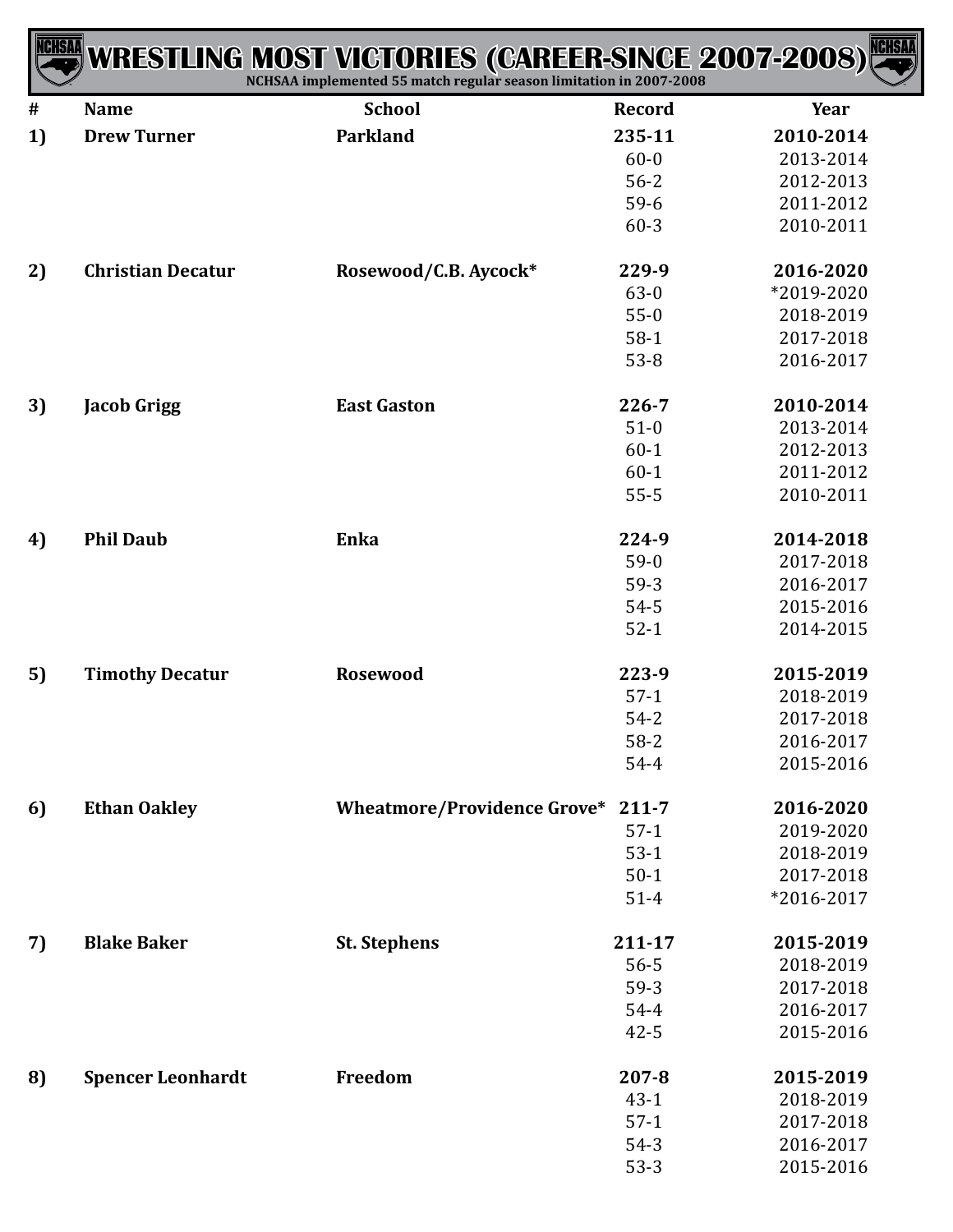| ICHSAA | <b>WRESTLING MOST VICTORIES (CAREER-SINCE 2007-2008)</b> | NCHSAA implemented 55 match regular season limitation in 2007-2008 |                  | <b>NCHSAA</b> |
|--------|----------------------------------------------------------|--------------------------------------------------------------------|------------------|---------------|
| #      | <b>Name</b>                                              | <b>School</b>                                                      | <b>Record</b>    | Year          |
| 9)     | <b>River Griffith</b>                                    | <b>Avery County</b>                                                | 201-15           | 2016-2020     |
|        |                                                          |                                                                    | $62 - 2$         | 2019-2020     |
|        |                                                          |                                                                    | $50-3$           | 2018-2019     |
|        |                                                          |                                                                    | 39-4             | 2017-2018     |
|        |                                                          |                                                                    | $50-6$           | 2016-2017     |
| 10)    | <b>Paul Searcy</b>                                       | <b>North Henderson</b>                                             | 196-17           | 2014-2018     |
|        |                                                          |                                                                    | $51-1$           | 2017-2018     |
|        |                                                          |                                                                    | $55 - 2$         | 2016-2017     |
|        |                                                          |                                                                    | $53-3$           | 2015-2016     |
|        |                                                          |                                                                    | $37-11$          | 2014-2015     |
| 11)    | Salvador Gilvaja                                         | <b>St. Stephens</b>                                                | 196-23           | 2015-2019     |
|        |                                                          |                                                                    | $60 - 3$         | 2018-2019     |
|        |                                                          |                                                                    | $60 - 1$         | 2017-2018     |
|        |                                                          |                                                                    | $51 - 4$         | 2016-2017     |
|        |                                                          |                                                                    | $25 - 15$        | 2015-2016     |
| 12)    | <b>Brett Underwood</b>                                   | Piedmont                                                           | 194-32           | 2012-2016     |
|        |                                                          |                                                                    | $52-1$           | 2015-2016     |
|        |                                                          |                                                                    | $53-1$           | 2014-2015     |
|        |                                                          |                                                                    | $52 - 7$         | 2013-2014     |
|        |                                                          |                                                                    | 37-23            | 2012-2013     |
| 13)    | <b>Marciano Ali</b>                                      | Parkland                                                           | 187-7            | 2007-2010     |
|        |                                                          |                                                                    | $57-0$           | 2009-2010     |
|        |                                                          |                                                                    | $65 - 0$         | 2008-2009     |
|        |                                                          |                                                                    | $65 - 7$         | 2007-2008     |
| 14)    | <b>Parker VonEgidy</b>                                   | Piedmont/Parkland*                                                 | 178-2            | 2009-2013     |
|        |                                                          |                                                                    | $59-0$           | *2012-2013    |
|        |                                                          |                                                                    | $61-1$           | 2010-2011     |
|        |                                                          |                                                                    | $58-1$           | 2011-2012     |
|        |                                                          |                                                                    | Unknown<br>178-2 | 2009-2010     |
| 15)    | <b>Nick Quillen</b>                                      | <b>Rosewood</b>                                                    | $177 - 3$        | 2009-2013     |
|        |                                                          |                                                                    | $61-0$           | 2011-2012     |
|        |                                                          |                                                                    | $59-1$           | 2012-2013     |
|        |                                                          |                                                                    | $57 - 2$         | 2010-2011     |
|        |                                                          |                                                                    | Unknown          | 2009-2010     |
| 16)    | <b>Cory Wagner</b>                                       | Laney                                                              | 171-53           | 2008-2012     |
|        |                                                          |                                                                    | $46-9$           | 2011-2012     |
|        |                                                          |                                                                    | $52 - 12$        | 2010-2011     |
|        |                                                          |                                                                    | 34-12            | 2009-2010     |
|        |                                                          |                                                                    | 39-20            | 2008-2009     |